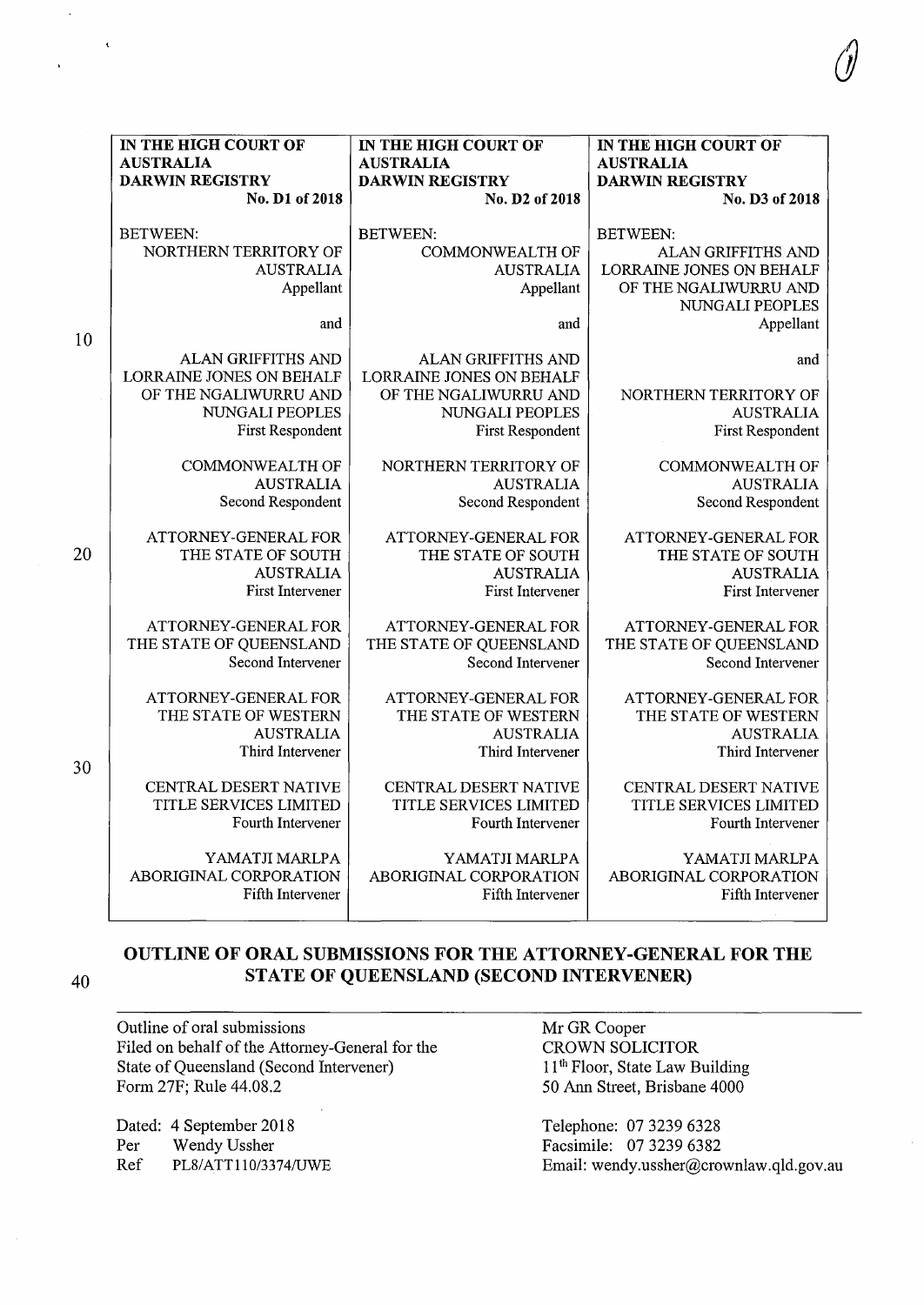## PART I: Internet publication

1. This outline is in a form suitable for publication on the internet.

### PART II: Outline of propositions

#### Disposal of the 'just terms' constitutional issue and application of ss 51A and 53

- 2. As the common stated position of the intervening States regarding the application of ss 51 A and 53 of the *Native Title Act 1993* (Cth) *(NT Act)* in relation to these proceedings (Queensland written submissions  $(QS)$  [17]-[24]) demonstrates :
	- (a) the only issue that was agitated in the courts below, and on which there was and is evidence apt to make a determination, was the entitlement to compensation under s 51; QS [18]-[19]
	- (b) the statutory schema of s 51 as creating an entitlement to compensation, s 51 A as providing a cap on such compensation and s 53 as preserving a requirement of just terms where necessary to ensure constitutional validity, is uncontroversial; QS [20]
- (c) the circumstance for the engagement of the cap ins 51A is, relevantly, a question of 20 fact. The protagonists have treated that circumstance for the engagement of the cap as having not been reached;
	- (d) consequently, no occasion arose below, or now, to consider the operation of ss 51 A and 53. To do so would be to inquire into a hypothetical;
	- (e) the operation of ss 51 A and 53 raise large and contestable issues. Such issues should be determined against a concrete set of facts upon which the competing arguments can be tested. QS [21]-[24]

#### Proper approach to addressing the question of interest under s 51

- 30 3. Whilst the issue of interest will always be significant due to the time that will necessarily have elapsed by the time compensation is paid, that should not obscure or complicate the statutory charge in s 51, being to provide compensation to native title holders for the interference with their native title rights.
	- 4. The learning in relation to the payment of interest in other circumstances and other areas of law is relevant only to the extent it illuminates the answer that "the court, body or other person making the detennination of compensation" must arrive at in discharging the statutory charge in s 51.

# 40 *Do NT Acts 51 just terms require or permit compound interest?*

### *Simple interest is ordinarily sufficient*

5. As the government parties have submitted, there is no case which establishes that s  $51(xxxi)$  just terms (and by implication s  $51(1)$  just terms) require anything other than simple interest (QS [41], [42]).

10

 $\ddot{\phantom{0}}$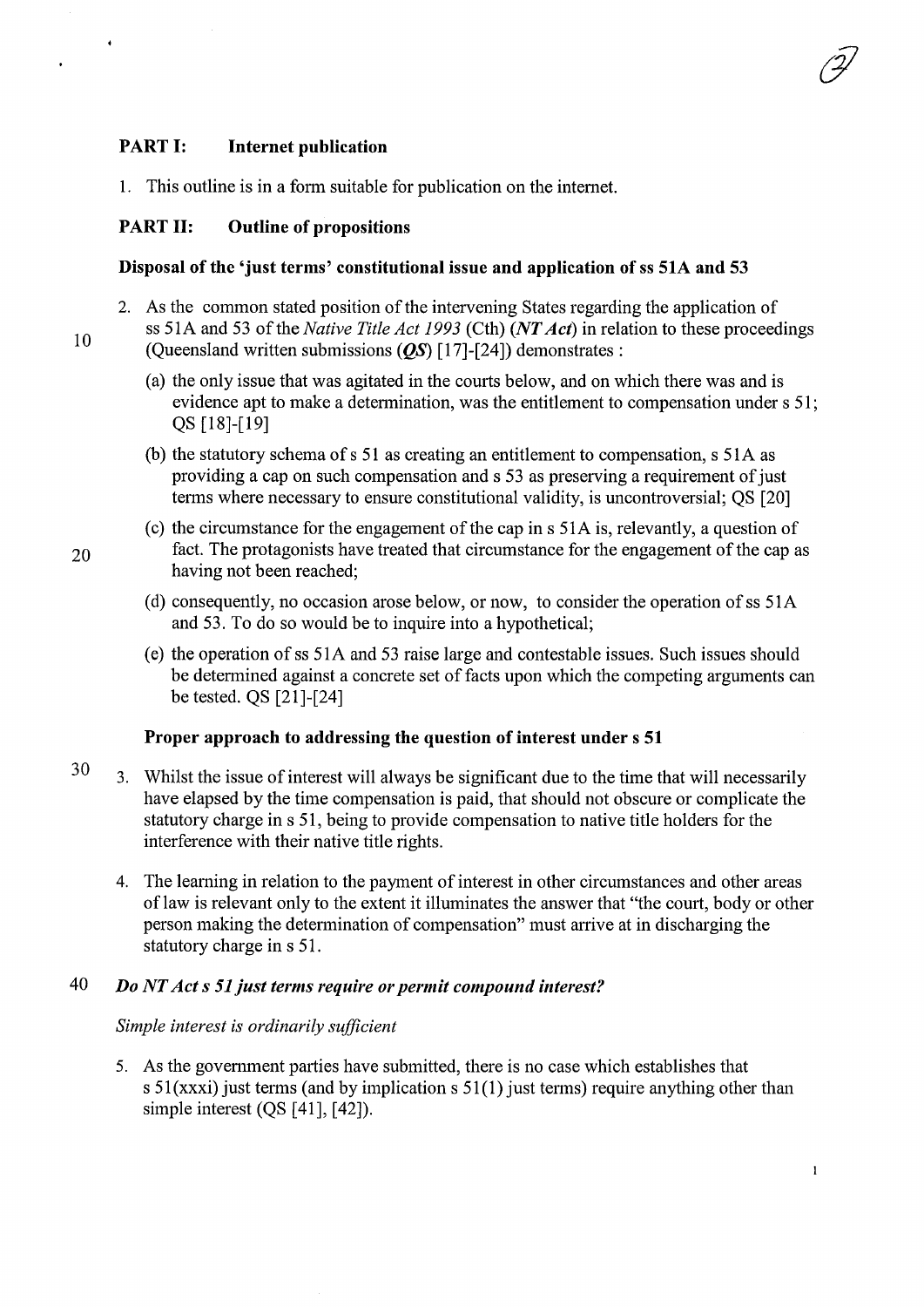- 6. Queensland's primary submission is that only simple interest is available, whether under s 51(1) or the *Federal Court of Australia Act 1976 (FCA Act),* s 51 A. By expressly providing only for simple interest, s 51A excludes compound interest (QS [69]-[71]). The context of s 51(1) is to an extent different because it does not expressly provide for simple interest. But even if it implicitly empowers an award of compound interest, such awards should be made by analogy with compound interest awards in other contexts.
- 7. The essence of an entitlement to compound interest is that "the defendant's wrong is something more than the late payment of damages"; *Hungerfords v Walker* (1998) 171 10 CLR 125 at 144 (Mason CJ and Wilson J); JBA vol8, tab 61, p 3118 (pdf275); QS [ 43]
	-

# *Analogy with compulsory acquisition compensation*

- 8. Section 51(4) permits but does not require reference to the relevant compulsory acquisition law. Again as the government parties submit, there is no reported case in which compound interest has been awarded.
- 9. Section 51(1) may extend in an appropriate case to a compound interest award. But by reference to authority in analogous cases (such as vendor-purchaser and compulsory acquisition cases) nothing justifies or requires compound interest in this case. Again, delay in payment alone is adequately recompensed by simple interest.

# *Compensation not restitution*

20

 $\sim 10^7$ 

30

10. The content of the entitlement to compensation depends on the true construction of the relevant provisions including s 51(1). The use of the word 'compensation' must be intended to invoke the accepted understanding that its purpose:

is to place in the hands of the owner expropriated the full money equivalent of the thing of which he has been deprived.

*(Nelungaloo Pty Ltd v Commonwealth* (1947) 75 CLR 495, 571 (Dixon J); JBA vol10, tab 80, p 4130 (pdf361); QS [55])

11. There is nothing in the text, context or purpose of the NT Act that requires any departure from that general understanding of 'compensation' so as to require the payment of compound interest in a case like the present.

# *Does equity require or permit compound interest in restitution?*

- 12. There are two distinct categories of case in which equity will award compound interest 40 (money unjustly retained, and restitution for a wrong) (QS [66]). This case is in neither category (QS [78]-[79]).
	- 13. The claim group does not press a claim based on a fiduciary relationship with the Crown (CGS [103]; QS [80]-[82]).
	- 14. As the government parties have submitted, an award of compound interest on the basis of lost opportunity for reinvestment would be contrary to the evidence and the trial judge's findings (QS [84]-[86]).